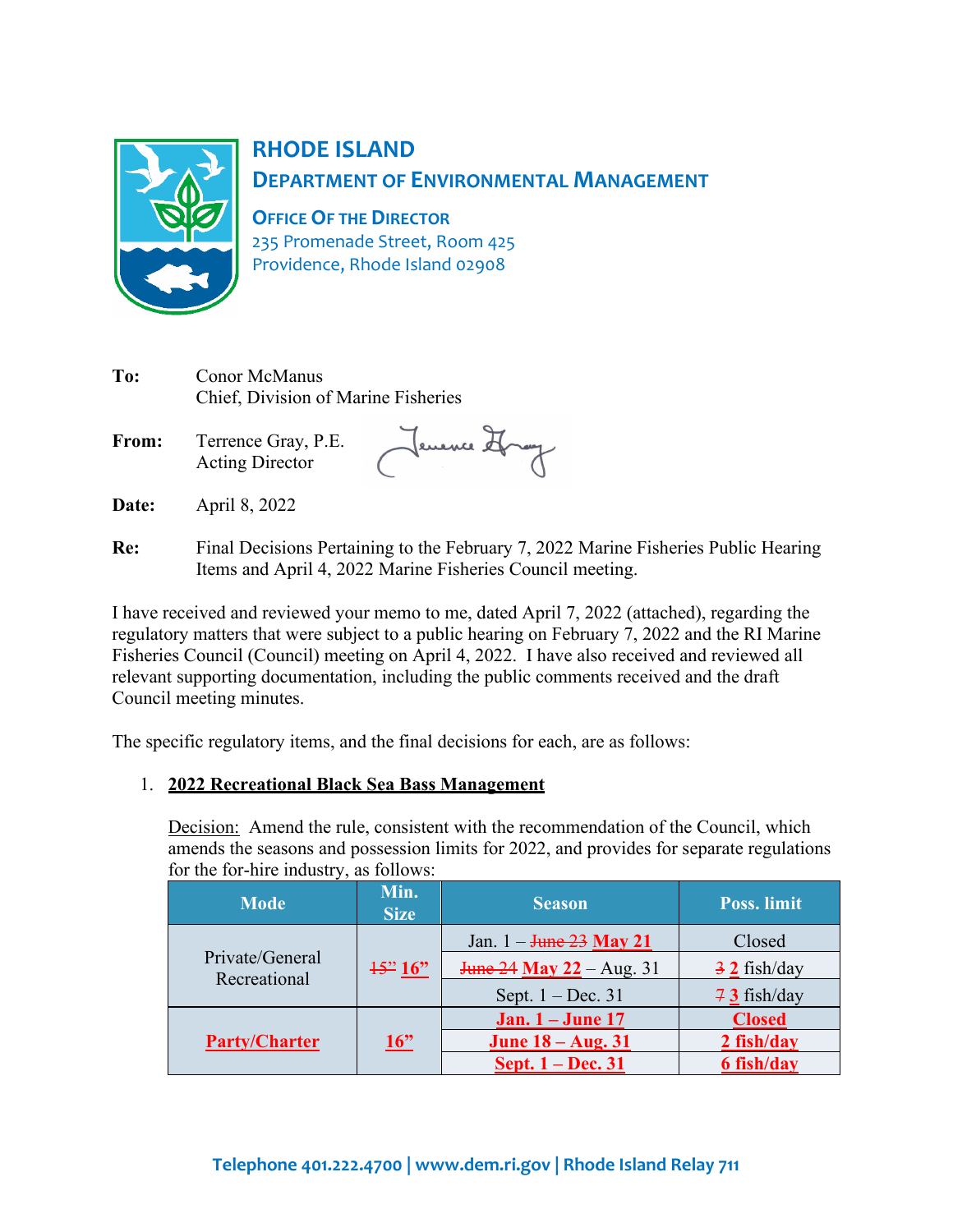#### 2. **2022 Recreational Scup Management**

Decision: Amend the rule as proposed, and consistent with the recommendations of the Council and Division, which increases the minimum size from nine inches (9") to ten inches (10") for the general recreational fishery; and from eight inches (8") to nine inches (9") for special shore sites.

#### 3. **2022 Recreational Summer Flounder Management**

Decision: Amend the rule, consistent with the recommendation of the Council, which decreases the minimum size and bag limit, as follows.

| <b>Mode</b>                   | Min. Size                                                                                                                                                                                                                                                                        | <b>Season</b>        | Poss. limit   |
|-------------------------------|----------------------------------------------------------------------------------------------------------------------------------------------------------------------------------------------------------------------------------------------------------------------------------|----------------------|---------------|
| General<br>Recreational       | 1918                                                                                                                                                                                                                                                                             | May $3-$<br>Dec. 31  | $64$ fish/day |
| Special<br><b>Shore Sites</b> | The minimum size of two $(2)$ of the $\frac{1}{\text{six}}$<br>$\overline{(6)}$ four (4) fish may be seventeen inches<br>$(17)$ . The minimum size for the<br>remaining $\frac{\text{four (4) two (2)}}{\text{f}}$ fish shall be<br>$m$ mineteen $(19)$ eighteen inches $(18)$ . | May $3 -$<br>Dec. 31 | $64$ fish/day |

#### 4. **Commercial Striped Bass Gill Netting Prohibition**

Decision: Maintain status quo.

I note and appreciate the interest of members of the commercial gill net fishery to convert a portion of their regulatory discards of striped bass into landings. I also appreciate the considerable public comment on the matter, and the Council's deliberation and recommendation. My review of the public record was supplemented by consultation with the Divisions of Marine Fisheries and Law Enforcement. Based on this review, I find that the proposal to lift the ban on the commercial harvest of striped bass by gillnet is not warranted at this time. I offer the following points in support of this decision:

- Public comment received was overwhelmingly in opposition to the proposal.
- The current stock status for striped bass is overfished with overfishing occurring. If enacted, the proposal could give rise to an increase in effort in the fishery, as only 13 of the 199 gill net endorsements on commercial licenses are currently active. Any potential increase in effort would be ill advised while seeking to rebuild the resource.
- There is a lack of data quantifying and characterizing the striped bass bycatch from gill nets in Rhode Island waters, particularly with regard to sizes and discard mortality rates. While the conversion of dead discards into landings by current fishery participants does not itself present an increase in effort or mortality, it is unclear to what extent live fish would also be converted into landings. And as noted above, there is an unknown level of risk associated with the potential for increased effort by latent license holders who hold the gill net endorsement. A better understanding of these important biological implications is needed.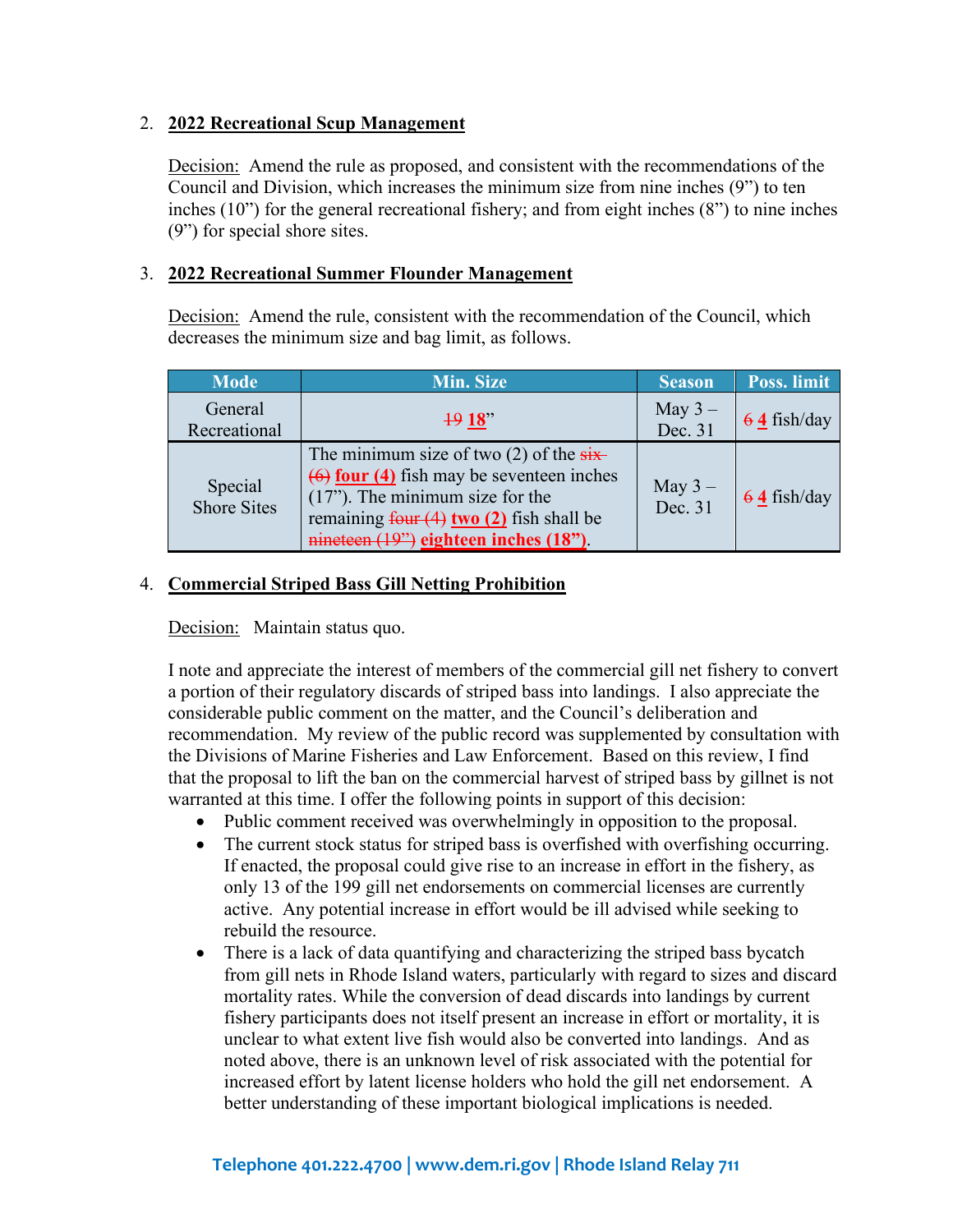- The general-category commercial striped bass season routinely closes just a few weeks after opening; it is likely that an increase in participation and harvest would further shorten the season.
- The Division of Law Enforcement expressed concern regarding their ability to enforce the proposed rule. In particular, their ability to measure pounds of striped bass on board, as well as pounds of other targeted species on board, would vary over the course of a given trip, rendering at-sea enforcement of the bycatch provision difficult.

While I value, and am inclined to heed, the Council's recommendations on all regulatory matters, on challenging issues such as this one, I am particularly interested in the Council's rationale for their recommendation. In my review of the record from the Council meeting, I did not find enough solid, substantive rationale to support their recommendation to adopt this proposal.

#### 5. **2022 Commercial General Category Striped Bass Management**

Decision: Amend the rule, consistent with the recommendation of the Council, which amends the season and sub-period allocation percentages as follows:

| Min. Size | <b>Season</b>                                                    | <b>Allocation</b> | <b>Poss.</b> limit |
|-----------|------------------------------------------------------------------|-------------------|--------------------|
|           | Jan. $1 - May \frac{19}{31}$                                     | Closed            |                    |
| 34"       | $\frac{\text{May }20\text{-}$ June 1 – <del>June 30</del> July 5 | 60 50%            | $5$ fish/day       |
|           | July $46 - Dec 31$                                               | $40.50\%$         | 5 fish/day         |

I note that there were many public comments in favor of status quo. However, in matters like this that do not affect the Division's ability to manage the fishery, I place considerable weight on the Council's recommendation which I view as their best judgement on how to balance competing interests in the fishery.

#### 6. **Commercial Striped Bass Management - Floating Fish Trap Sector to General Category Sector Late Season Allocation Transfer**

Decision: Amend the rule, consistent with the recommendation of the Council. However, modify the new regulatory provision by replacing "shall" with "may." The intent of the proposed amendment is to expedite the discussions and resulting decisions pertaining to the annual rollover of remaining quota from the floating fish trap (FFT) sector to the general category (GC) sector; and to establish a new 50% standard for determining the amount of remaining quota to be rolled over. Currently, there is no specific date by which such discussions must commence, and no standard for the amount of rollover. I support the adoption of a new date, namely September 1, by which discussions shall commence, and a new 50% target for the rollover amount. But I also support the need to afford the Division latitude in consulting with the FFT operators prior to transferring quota from the FFT to GC sector; and to ensure that there is sufficient quota remaining in the FFT allocation to cover any GC quota overages from the earlier seasons and reopen the GC fishery based on a quota amount that can be managed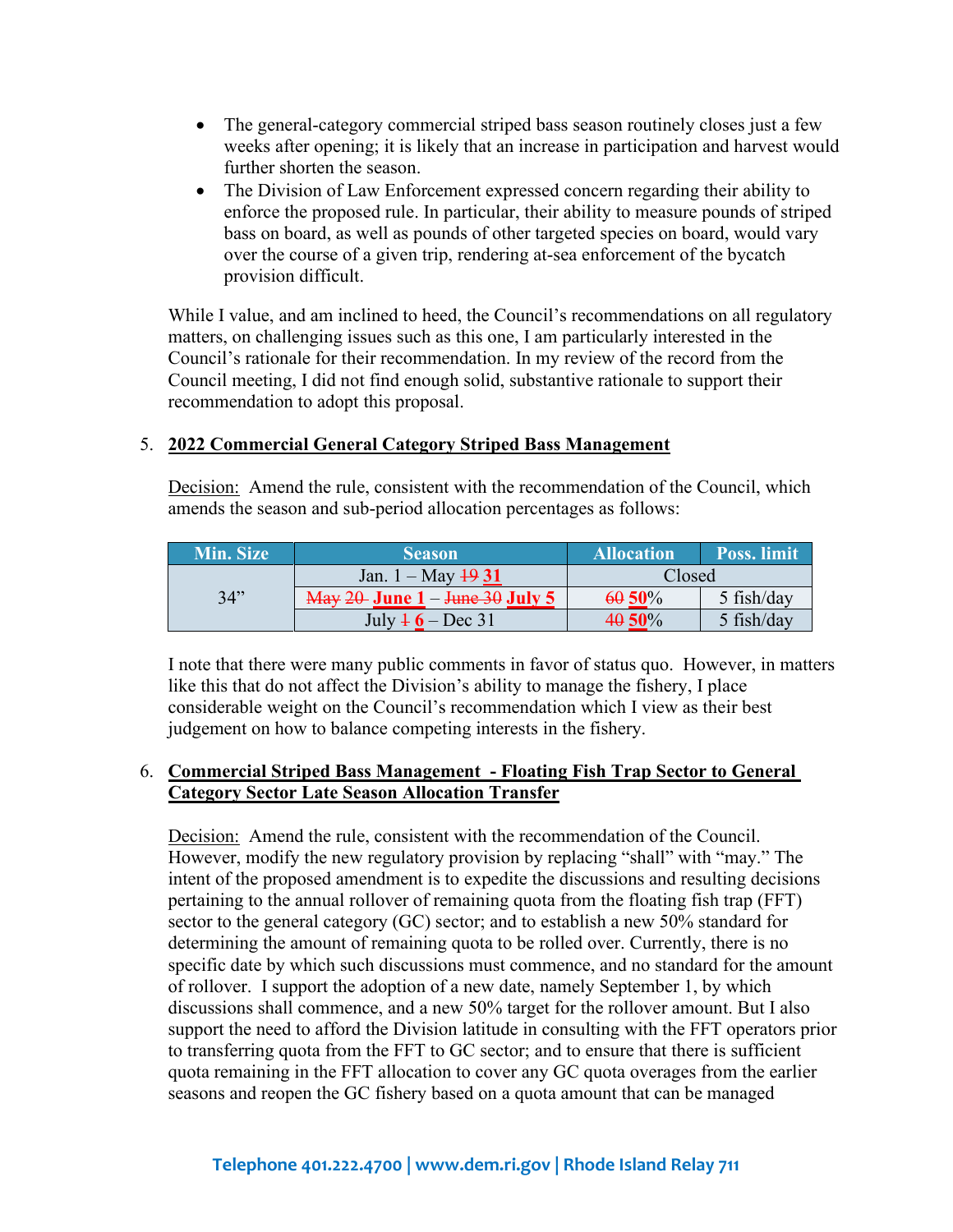effectively. Accordingly, a new regulatory standard coupled with continued discretionary authority afforded to the Division best addresses the combined interests of the industry and the Division.

**Final language: On September 1, a minimum of 50% of any remaining FFT allocation may be transferred to the General Category and, if such transfer occurs, the GC fishery shall be opened until that allocation is estimated to be harvested.**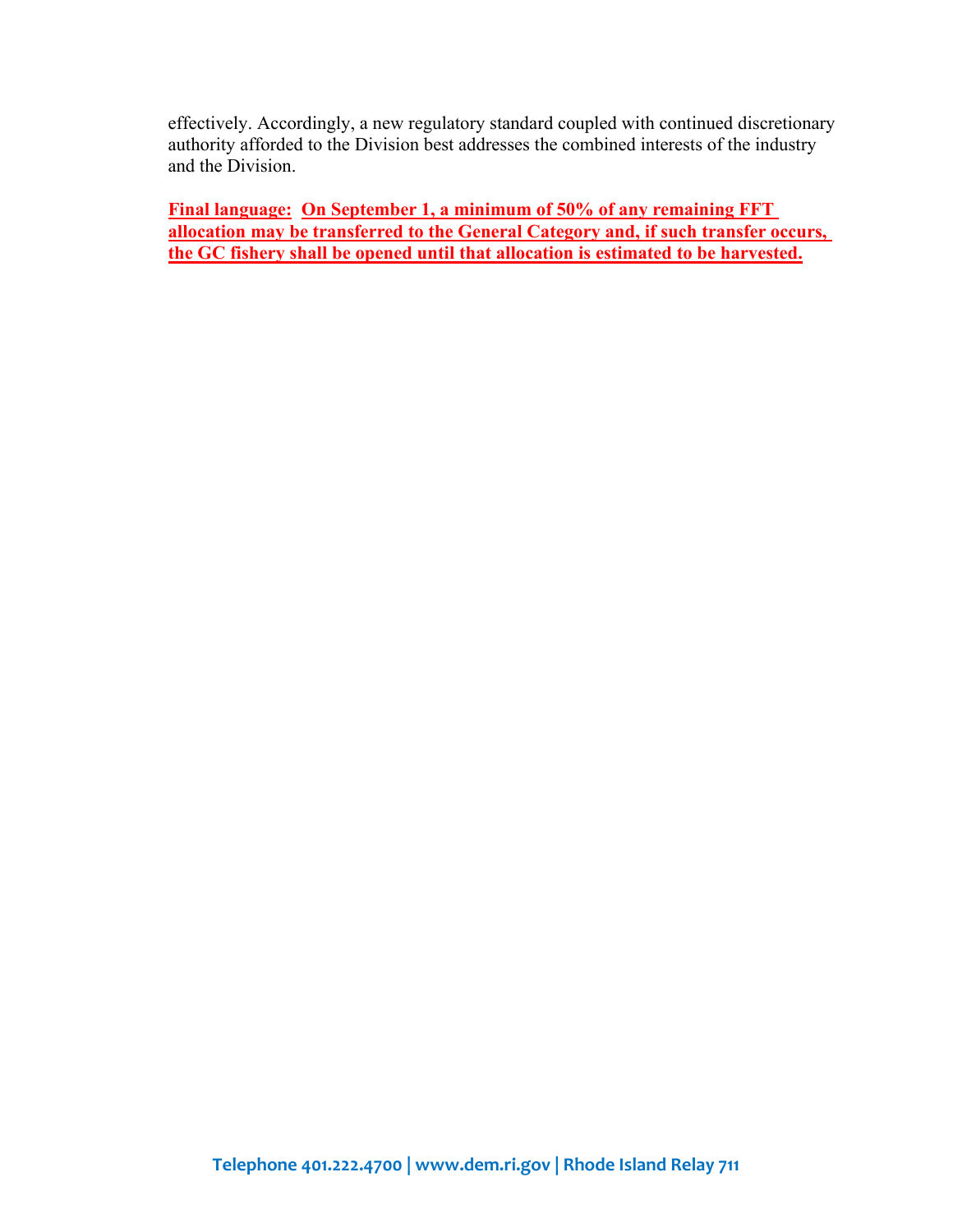

**RHODE ISLAND DEPARTMENT OF ENVIRONMENTAL MANAGEMENT DIVISION OF MARINE FISHERIES** 3 Fort Wetherill Road Jamestown, Rhode Island 02835

## INTER-OFFICE MEMO

To: Terrence Gray, P.E., Acting Director

From: Conor McManus, Chief

 $NGM$ 

Date: April 7, 2022

Subject: Decisions regarding proposed regulation amendments that were subject of a public hearing held on February 7, 2022, and a RI Marine Fisheries Council (RIMFC) meeting on April 4<sup>th</sup>.

The public hearing folder contains all the necessary documentation related to this hearing, including the proposed rules that were publicly noticed and the comments received. Please note that other elements of the proposed rules that were publicly noticed were addressed at the Council meeting on March 7, 2022, and are not the subject of this memo.Below is a summary of the proposed amendments:

## 1. **2022 recreational black sea bass management:**

- Background: Annual review of management. A workshop was held on January  $4<sup>th</sup>$  to solicit proposals from the public. The MAFMC is requiring harvest reductions in the form of an increase in minimum size for 2022 due to exceedance of the Recreational Harvest Limit (RHL) in preceding years. At the time of noticing, a coastwide quota reduction of 28% was anticipated for 2022, which resulted in three "Original" proposals; since noticing, MAFMC has finalized this reduction  $\omega$  20.7%, which resulted in revised "Alternate" proposals intended to match the new reduction requirement.
- Proposal: Three proposals were noticed:

|                      | $\sigma$ , $\sigma$ , $\sigma$ , $\sigma$ , $\sigma$ , $\sigma$ , $\sigma$ , $\sigma$ , $\sigma$ , $\sigma$ , $\sigma$ , $\sigma$ , $\sigma$ , $\sigma$ , $\sigma$ , $\sigma$ , $\sigma$ , $\sigma$ , $\sigma$ , $\sigma$ , $\sigma$ , $\sigma$ , $\sigma$ , $\sigma$ , $\sigma$ , $\sigma$ , $\sigma$ , $\sigma$ , $\sigma$ , $\sigma$ , $\sigma$ , $\sigma$ |                          |  |  |  |
|----------------------|---------------------------------------------------------------------------------------------------------------------------------------------------------------------------------------------------------------------------------------------------------------------------------------------------------------------------------------------------------------|--------------------------|--|--|--|
| Min. Size            | <b>Season</b>                                                                                                                                                                                                                                                                                                                                                 | Poss. limit (per person) |  |  |  |
|                      | Jan. $1 -$ June $231$                                                                                                                                                                                                                                                                                                                                         | Closed                   |  |  |  |
| $\frac{15^{22}}{16}$ | June $242 - Aug. 31$                                                                                                                                                                                                                                                                                                                                          | $\frac{3}{2}$ fish/day   |  |  |  |
|                      | Sept. $1 - \text{Dec.} 31 \text{ Nov.} 30$                                                                                                                                                                                                                                                                                                                    | $73$ fish/day            |  |  |  |

## **Original Proposal 1 (Industry proposal):**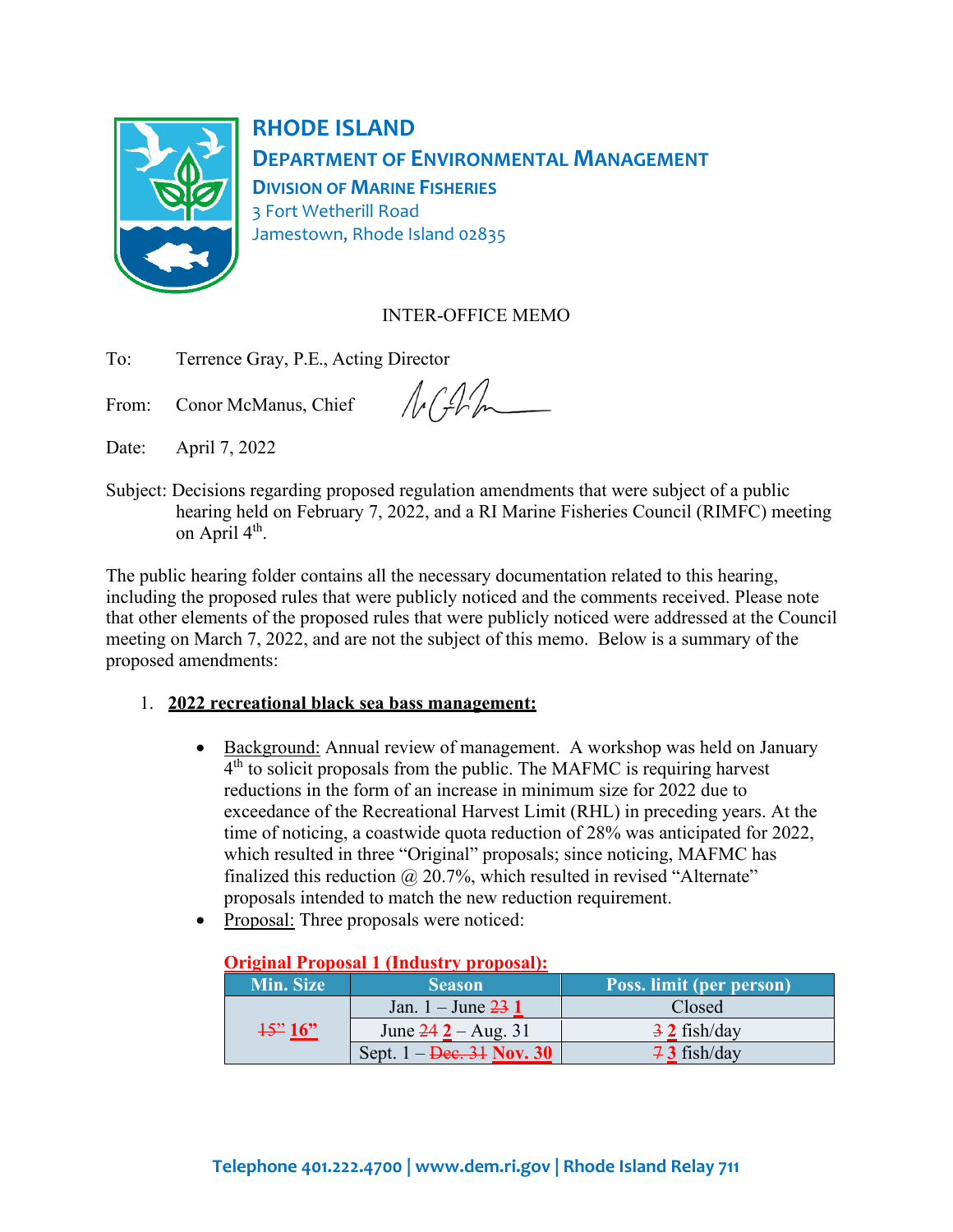| <b>Mode</b>             | Min.<br><b>Size</b>  | <b>Season</b>                              | <b>Poss. limit</b>     |
|-------------------------|----------------------|--------------------------------------------|------------------------|
|                         | $\frac{15^{22}}{16}$ | Jan. $1 -$ June $231$                      | Closed                 |
| General<br>Recreational |                      | June $242 - Aug. 31$                       | $\frac{3}{2}$ fish/day |
|                         |                      | Sept. $1 - \text{Dec.} 31 \text{ Nov.} 30$ | $73$ fish/day          |
|                         | 16"                  | Jan. $1 -$ June 30                         | <b>Closed</b>          |
| <b>Party/Charter</b>    |                      | <b>June 30 – Dec. 31</b>                   | 3 fish/day             |

#### **Original Proposal 2 (Industry proposal):**

**Original Proposal 3 (Division proposal):** This proposal was constructed as a means to meet the expected 28% reduction while maintaining management measures as close to status quo as could be achieved.

| Min. Size                 | <b>Season</b>           | <b>Poss.</b> limit     |
|---------------------------|-------------------------|------------------------|
|                           | Jan. $1 -$ June $23 20$ | Closed                 |
| $\frac{15^{22}}{16^{22}}$ | June $24 21 - Aug. 31$  | $\frac{3}{2}$ fish/day |
|                           | Sept. $1 - Dec. 31$     | $73$ fish/day          |

- Public comment:
	- $\circ$  ≈ 57 individual comments provided support for proposal # 1.
	- $\circ$  ≈ 18 individual comments provided support for proposal #2.
	- o RI Party Charter Boat Assoc. (RIPCBA) in support of a modified version of proposal # 2 upon change in quota reduction to 20.7% (summarized below - written comment provided).
	- o RI Saltwater Anglers Assoc. (RISAA) in support of a modified version of proposal # 1 upon change in quota reduction to 20.7% (summarized below - written comment provided).
	- o Nearly all commenters who identified themselves as members of RISAA members in support of proposal #1.
	- o Nearly all commenters who identified themselves as affiliated with the party/charter (namely captains) industry in support of proposal # 2 as noticed (note that comments were received prior to the change in quota reduction to 20.7%).
	- $\circ$  Aquidneck Island Striper Team in support of proposal #1.
	- o Several commenters opposed the 6 fish/day possession limit for P/C and expressed an issue of equity with a higher possession limit for P/C.
	- $\circ$  ≈ 4 comments opposed to increasing the minimum size.
	- o 1 commenter supported an LOA structure for participation in the higher possession limit for the P/C industry (written comment provided).

# **Alternate Proposal 1 (RISAA):**

| Min.<br><b>Size</b>      | <b>Season</b>                                     | Poss. limit            |
|--------------------------|---------------------------------------------------|------------------------|
| $\frac{15^{22}}{16^{2}}$ | Jan. $1 - \frac{\text{June } 23}{\text{May } 21}$ | Closed                 |
|                          | $\frac{1}{24}$ May 22 – Aug. 31                   | $\frac{3}{2}$ fish/day |
|                          | Sept. $1 - Dec. 31$                               | $73$ fish/day          |

## **Telephone 401.222.4700 [| www.dem.ri.gov |](http://www.dem.ri.gov/) Rhode Island Relay 711**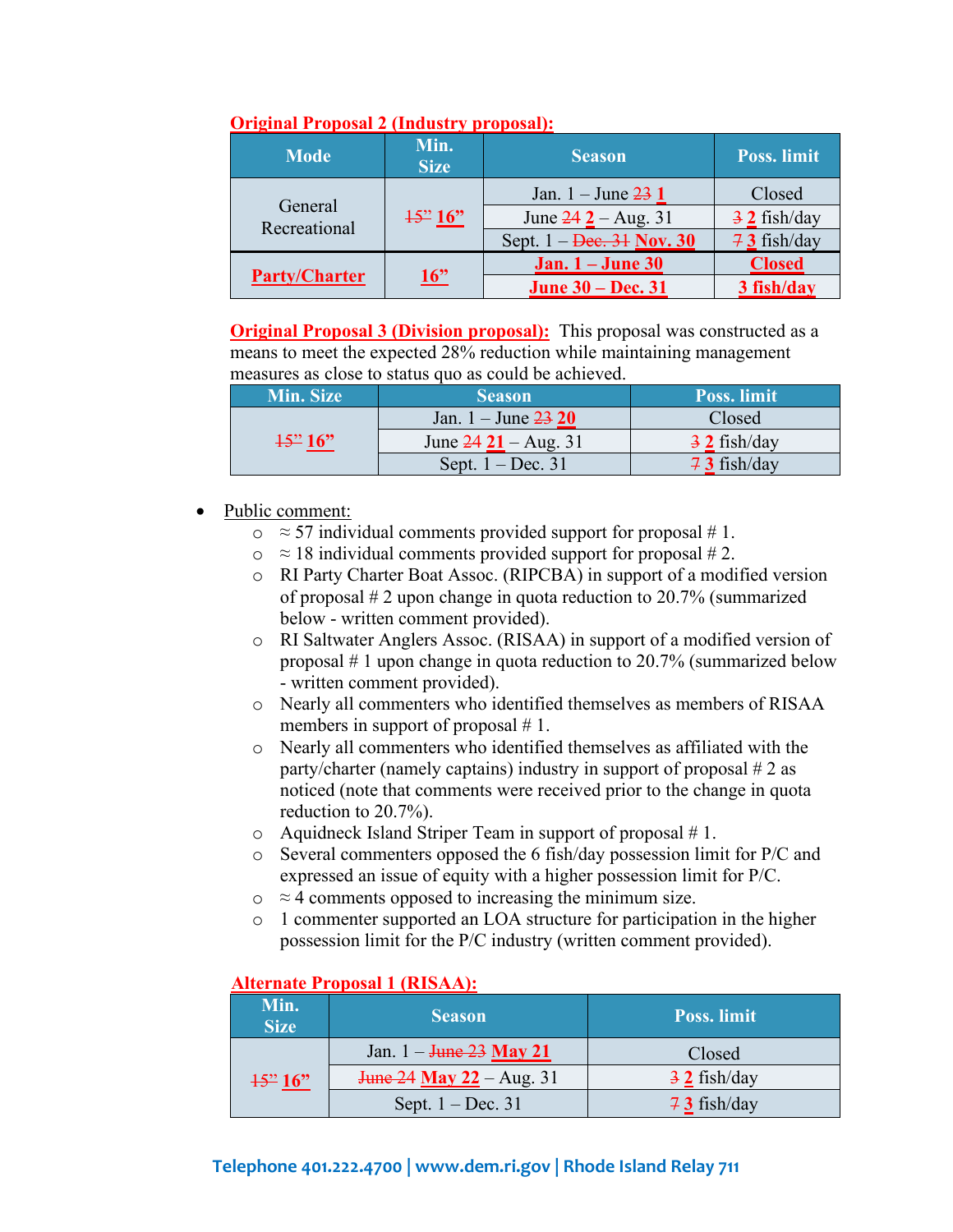## **Alternate Proposal 2 (RIPCBA):**

| <b>Mode</b>             | Min.<br><b>Size</b> | <b>Season</b>                  | <b>Poss.</b> limit |
|-------------------------|---------------------|--------------------------------|--------------------|
| General<br>Recreational | No comment/defer    |                                |                    |
|                         |                     | <b>Jan.</b> 1 – <b>June</b> 17 | <b>Closed</b>      |
| <b>Party/Charter</b>    | $\underline{16"}$   | <b>June 18 – Aug. 31</b>       | $2$ fish/day       |
|                         |                     | Sept. 1 – Dec. 31              | 6 fish/day         |

## **Alternate Proposal 3 (modified Division proposal):**

| Min.<br><b>Size</b> | <b>Season</b>           | <b>Poss.</b> limit     |
|---------------------|-------------------------|------------------------|
|                     | Jan. $1 -$ June $23$ 11 | Closed                 |
| $+5$ "<br>16        | June $24 12 - Aug. 31$  | $\frac{3}{2}$ fish/day |
|                     | Sept. $1 - Dec. 31$     | $74$ fish/day          |

• RIMFC: 7-0 in support of adopting Alternate Proposals 1 and 2 as follows:

| <b>Mode</b>                     | Min.<br><b>Size</b>  | <b>Season</b>                                     | <b>Poss. limit</b>     |
|---------------------------------|----------------------|---------------------------------------------------|------------------------|
|                                 |                      | Jan. $1 - \frac{\text{June } 23}{\text{May } 21}$ | Closed                 |
| Private/General<br>Recreational | $\frac{15^{22}}{16}$ | <b>June 24 May 22</b> – Aug. 31                   | $\frac{3}{2}$ fish/day |
|                                 |                      | Sept. $1 - Dec. 31$                               | $73$ fish/day          |
|                                 |                      | <b>Jan.</b> 1 – <b>June</b> 17                    | <b>Closed</b>          |
| <b>Party/Charter</b>            | 16"                  | <b>June 18 – Aug. 31</b>                          | 2 fish/day             |
|                                 |                      | Sept. 1 – Dec. 31                                 | 6 fish/day             |

• Marine Fisheries: Support to adopt any of the Alternate Proposals as ASMFC compliant and manageable for the Division. The Division will review 2022 recreational harvest data after the season concludes to assess the influence of these measures on recreational harvest dynamics.

## 2. **2022 recreational scup management:**

- Background: Annual review of management. A workshop was held on January  $4<sup>th</sup>$  to solicit proposals from the public. The MAFMC is requiring harvest reductions in the form of an increase in minimum size for 2022 due to exceedance of the RHL in preceding years.
- Proposal: Division proposal FMP compliant.

| Mode                       | Min. Size                      |
|----------------------------|--------------------------------|
| General Rec.               | $\frac{94}{2}$ 10 <sup>9</sup> |
| <b>Special Shore Sites</b> | <u> ຊ"</u> ດ"                  |

- Public comment: 4 comments in support as noticed.
- RIMFC:  $7 0$  in support of amending the rule as noticed.

## **Telephone 401.222.4700 [| www.dem.ri.gov |](http://www.dem.ri.gov/) Rhode Island Relay 711**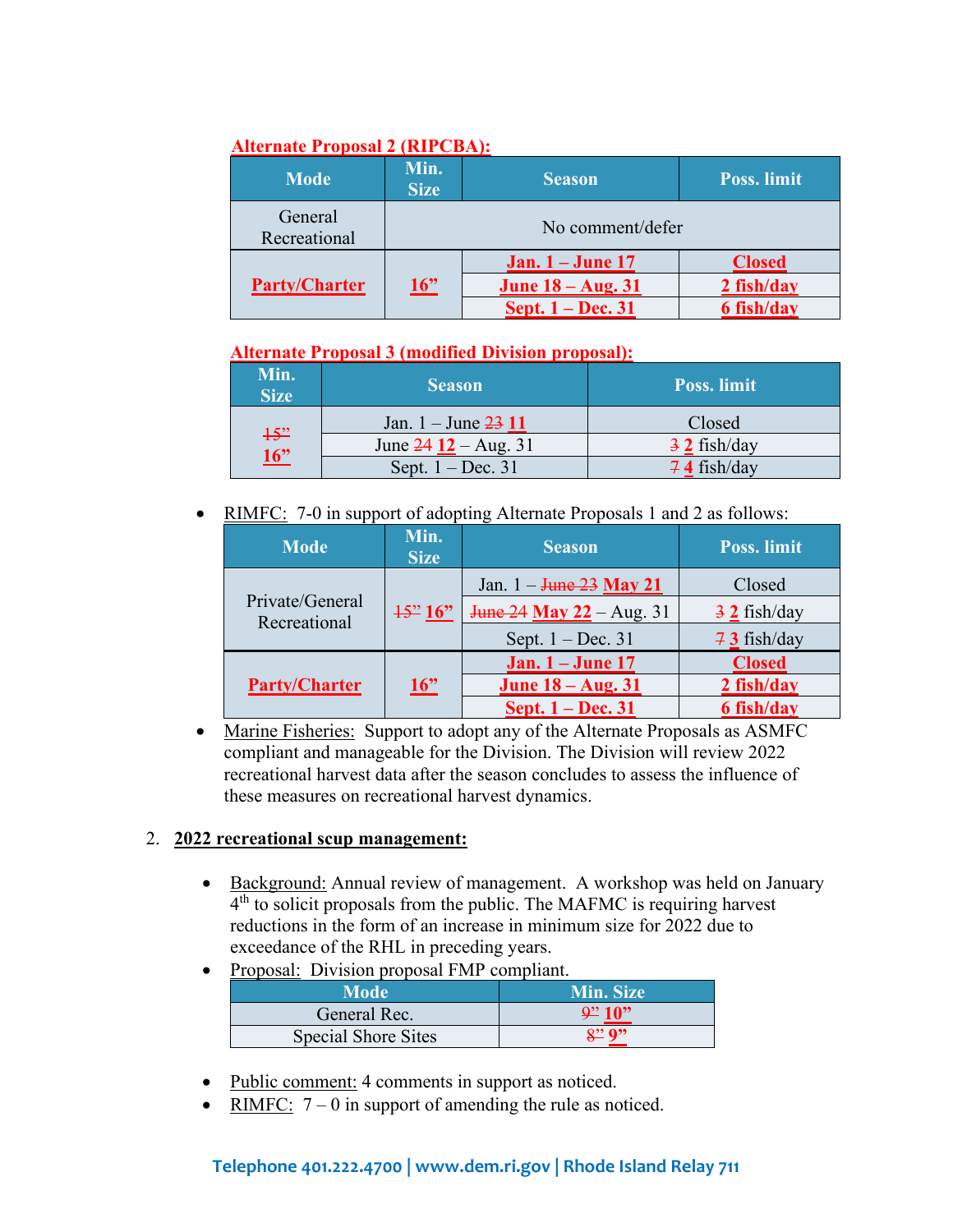• Marine Fisheries: Support to amend the rule as noticed.

#### 3. **2022 recreational summer flounder management:**

- Background: Annual review of management. A workshop was held on January  $4<sup>th</sup>$  to solicit proposals from the public. A liberalization in recreational harvest of 16.5% has been authorized for summer flounder in 2022 due to a 25% increase in the RHL in 2022. Through the public hearing and public comment period, proposals were received but were deemed to not be viable as the authorized liberalization was exceeded. Alternate proposals (reflected below) were therefore developed by the Division that were technically authorized to reflect the original proposals submitted as close as possible.
- Proposal: Two proposals were noticed:

## **Proposal 1 (Industry proposal):**

| <b>Min. Size</b>                                                     | <b>Season</b>     | Poss. limit |
|----------------------------------------------------------------------|-------------------|-------------|
| $19"$ One (1) fish only may be<br>sixteen inches (16") minimum size. | May $3 - Dec. 31$ | 6 fish/day  |

Note: Proposal would negate need for special shore sites for recreational summer flounder.

#### **Proposal 2 (Industry proposal):**

| <b>Mode</b>                   | <b>Min. Size</b>                                                                                                                                                                                          | <b>Season</b>        | Poss.<br>limit |
|-------------------------------|-----------------------------------------------------------------------------------------------------------------------------------------------------------------------------------------------------------|----------------------|----------------|
| General<br>Recreational       | $\frac{19"}{18"$                                                                                                                                                                                          | May $3 -$<br>Dec. 31 | 6 fish/day     |
| Special<br><b>Shore Sites</b> | The minimum size of two $(2)$ of the six<br>$(6)$ fish may be seventeen inches $(17)$ .<br>The minimum size for the remaining<br>four (4) fish shall be <i>nineteen</i> $(19")$<br>eighteen inches (18"). | May $3 -$<br>Dec. 31 | 6 fish/day     |

- Public comment:
	- $\circ$  ≈ 52 individual comments provided in support of proposal # 1.
	- $\circ$   $\approx$  22 individual comments provided in support of proposal #2.
	- $\circ$  RISAA in support of proposal # 1.
	- $\circ$  RIPCBA in support of proposal #2.
	- o Nearly all commenters who identified themselves as recreational anglers/RISAA members in support of proposal # 1 as noticed.
	- o Nearly all commenters who identified themselves as affiliated with the P/C industry in support of proposal  $# 2$  as noticed.
	- $\circ$   $\approx$  18 individual comments provided supporting reducing the possession limit to 4 fish/day, or a reduced (i.e.,  $\leq 6$ /day) unspecified possession limit.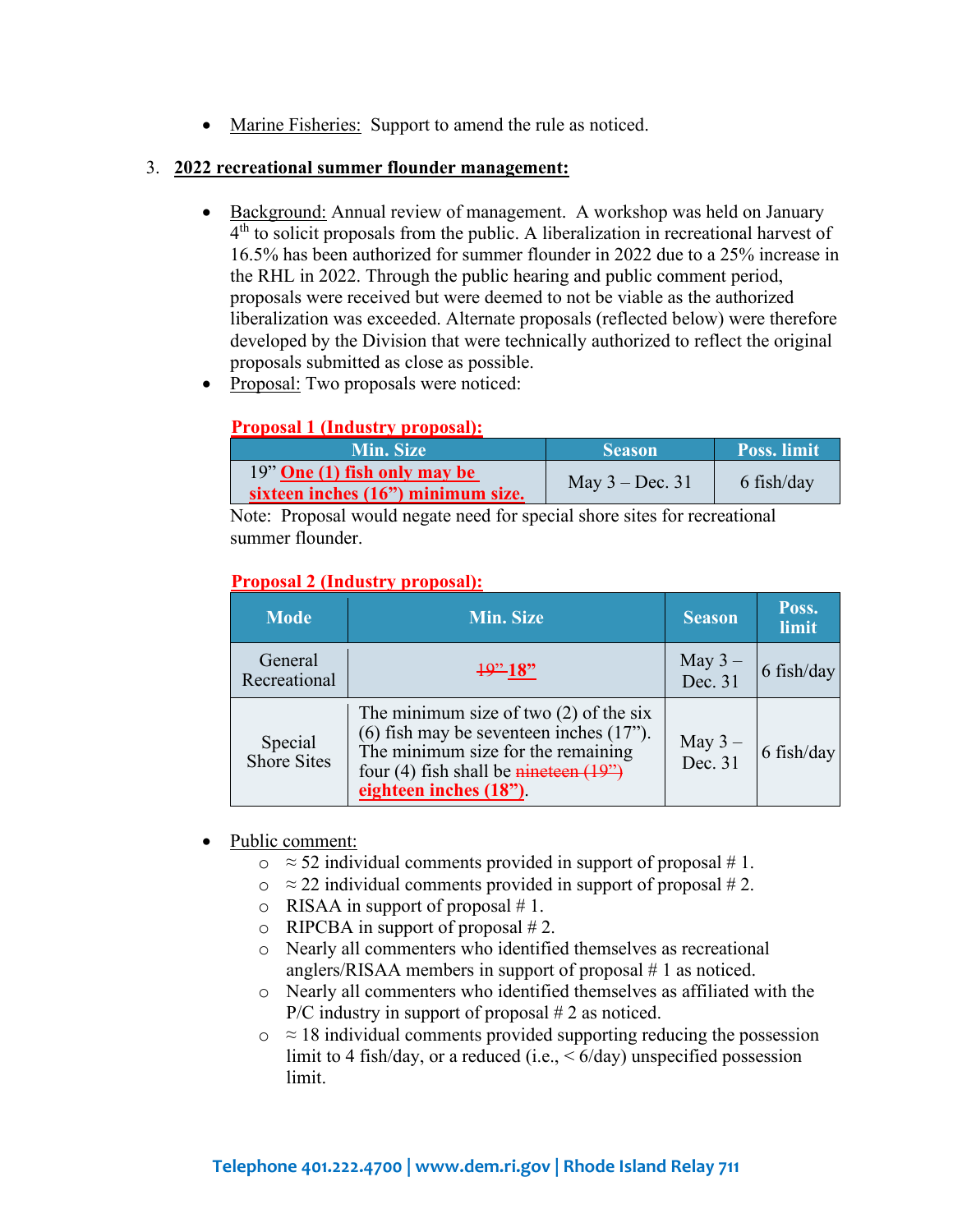| <i><b>THRU HARV I TOPOSAL 1.</b></i><br><b>Mode</b> | Min. Size                                                                                                                                                                                                                 | <b>Season</b>       | Poss. limit |
|-----------------------------------------------------|---------------------------------------------------------------------------------------------------------------------------------------------------------------------------------------------------------------------------|---------------------|-------------|
| General<br>Recreational                             | $\frac{19}{18.5}$                                                                                                                                                                                                         | May $3-$<br>Dec. 31 | 6 fish/day  |
| Special<br><b>Shore Sites</b>                       | The minimum size of two $(2)$<br>of the six $(6)$ fish may be<br>seventeen inches $(17)$ . The<br>minimum size for the<br>remaining four (4) fish shall<br>be $n$ ineteen $(19)$ eighteen<br>and one-half inches (18.5"). | May $3-$<br>Dec. 31 | 6 fish/day  |

## **Alternate Proposal 1:**

#### **Alternate Proposal 2:**

| <b>Mode</b>                   | <b>Min. Size</b>                                                                                                                                                                                                                       | <b>Season</b>       | Poss. limit   |
|-------------------------------|----------------------------------------------------------------------------------------------------------------------------------------------------------------------------------------------------------------------------------------|---------------------|---------------|
| General<br>Recreational       | 1918"                                                                                                                                                                                                                                  | May $3-$<br>Dec. 31 | $64$ fish/day |
| Special<br><b>Shore Sites</b> | The minimum size of two $(2)$<br>of the $six(6)$ four (4) fish<br>may be seventeen inches<br>$(17")$ . The minimum size for<br>the remaining $f_{\text{out}}(4)$ two (2)<br>fish shall be $n$ ineter $(19")$<br>eighteen inches (18"). | May $3-$<br>Dec. 31 | $64$ fish/day |

**Alternate Proposal 3:** This proposal was constructed as an alternate means to meet the expected 16.5% liberalization.

| <b>Mode</b>                   | Min. Size                                                                                                                                                                                                                     | <b>Season</b>       | <b>Poss. limit</b> |
|-------------------------------|-------------------------------------------------------------------------------------------------------------------------------------------------------------------------------------------------------------------------------|---------------------|--------------------|
| General                       | 19"                                                                                                                                                                                                                           | May $3-$            | $67$ fish/day      |
| Recreational                  |                                                                                                                                                                                                                               | Dec. 31             |                    |
| Special<br><b>Shore Sites</b> | The minimum size of two $(2)$<br>of the $six(6)$ seven (7) fish<br>may be seventeen inches<br>$(17")$ . The minimum size for<br>the remaining $\frac{\text{four (4) five (5)}}{\text{five}}$<br>fish shall be nineteen (19"). | May $3-$<br>Dec. 31 | $67$ fish/day      |

- RIMFC: 5-2 in support of adopting alternate proposal 2.
- Marine Fisheries: Support for any of the proposals as manageable for the Division. The Division provided background on the status of neighboring states' recreational summer flounder regulations and summer flounder biology to inform the discussion.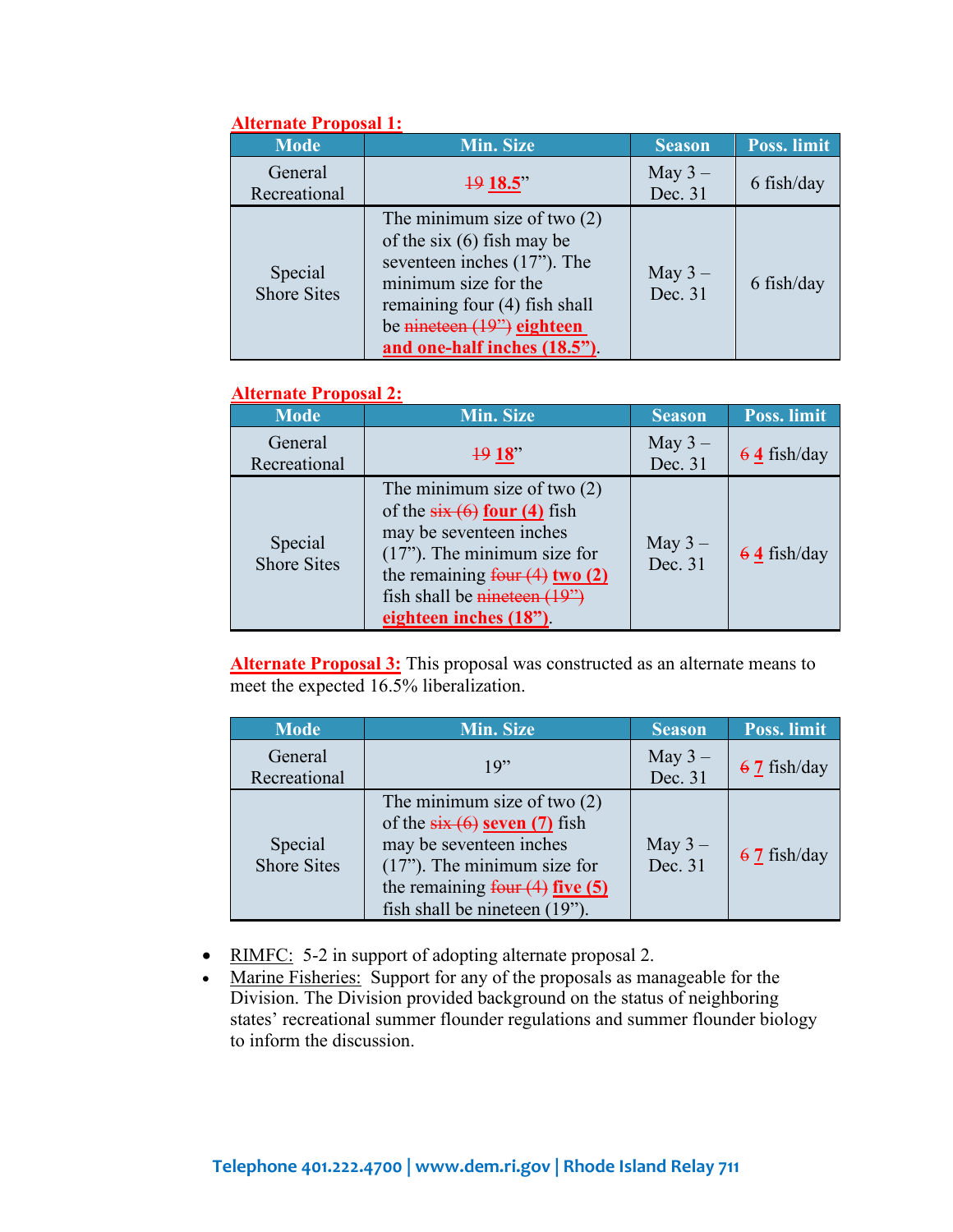## 4. **Commercial striped bass gill netting prohibition:**

- Background: Commercial harvest of striped bass by gill net is currently prohibited by rule. Several years ago the commercial striped bass fishery was restricted to the rod and reel sector only, but has since been expanded to include other commercial gear types other than gill netting. Statute (RIGL §20-4-12) prohibits harvest of striped bass by gillnet (or any method other than hook and line) in Narragansett Bay and w/i 3 miles to the east of Charlestown Breachway inlet. Gillnetter's fishing in RI state waters have made claim that they are discarding striped bass that could otherwise be kept and brought to market. This proposal was brought forward by industry to address this.
- Proposal: Provide for the limited commercial harvest of striped bass by gill net as incidental catch only, subject to the maximum daily possession limit of 5 fish/vessel/day, 34" minimum size, and season openings applicable to the general category commercial fishery.
- **Proposed language:** Gill netting Prohibition for Striped Bass: No Any person shall take of possess any i**n possession of** striped bass while gillnetting, or while hauling a gillnet**, shall do so as incidental catch only with an equivalent poundage of other species required to be on board the vessel**.
- Public comment:
	- $\circ$  ≈ 8 individual comments in support of the proposal.
	- $\circ$   $\approx$  14 individual comments opposed to the proposal.
	- o Narragansett Surf Casters Club opposed.
	- o RICRRA opposed.
	- $\circ$  2 petitions/form letters with  $\approx 169$  signatures opposed.
	- o 1 comment in support of allowing gillnet harvest of striped bass as incidental catch from 10/1 to 12/31 only (written comment provided).
	- o 1 comment not opposed if adopting a sunset clause in effect treating as a pilot program, reporting discards, and a lower starting possession limit (written comment provided).
- RIMFC: 4-2-1 in support of amending the rule as noticed.
- Marine Fisheries: The Division provided background that the striped bass stock is overfished and overfishing is occurring. The Division discussed the various data that was investigated to understand prospective impacts to directed effort on striped bass commercially (e.g. landings data, licensing data, NEFOP data, discard mortality rates for striped bass) in an effort to facilitate an informed discussion.

## 5. **2022 commercial general category striped bass management:**

- Background: Annual review of management. A workshop was held on January  $4<sup>th</sup>$  to solicit proposals from the public. RI 2022 commercial quota is set  $@$ 148,889 lbs.
- Proposal: Two proposals were noticed: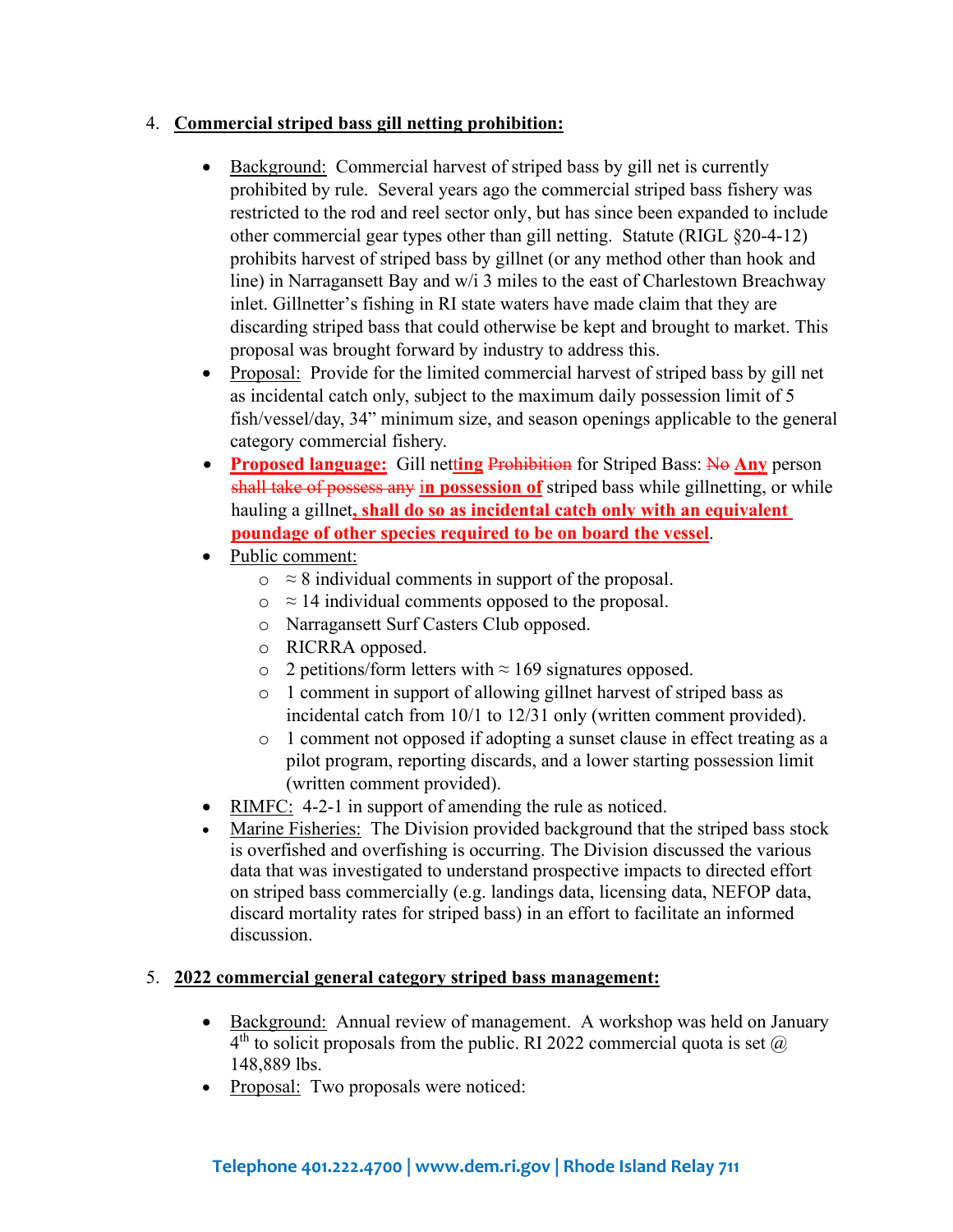#### **Proposal 1 (Division proposal):**

| Min.<br><b>Size</b> | <b>Season</b>                | <b>Allocation</b> | <b>Poss.</b> limit |
|---------------------|------------------------------|-------------------|--------------------|
|                     | Jan. $1 - May \frac{19}{18}$ | Closed            |                    |
| 34"                 | May $20-19$ – June 30        | 60%               | $5$ fish/day       |
|                     | July $1 - December 31$       | 40%               | 5 fish/day         |

## **Proposal 2 (Industry proposal):**

| Min.<br><b>Size</b> | <b>Season</b>                                                               | <b>Allocation</b> | Poss. limit  |
|---------------------|-----------------------------------------------------------------------------|-------------------|--------------|
|                     | Jan. $1 - May \frac{19}{31}$                                                | Closed            |              |
| 34"                 | $\frac{\text{May }20\text{ June }1 - \text{June }30\text{ July }5\text{ ]}$ | 6050%             | $5$ fish/day |
|                     | July $46$ – December 31                                                     | 40 50%            | 5 fish/day   |

- Public comment:
	- $\circ$   $\approx$  10 individual comments in support of proposal # 1.
	- o Rhode Island Commercial Rod and Reel Association in support of proposal # 2
	- o 1 petition/form letter with  $\approx$  57 signatures in support of maintaining status quo allocation of 60/40
	- $\circ$  2 individual comments in support of proposal #2.
	- o 1 individual comment in support of opening May 23.
- RIMFC: 4-3 in support of adopting proposal 2 as noticed.
- Marine Fisheries: Support for either proposal as manageable for the Division.

## 6. **Commercial striped bass management - floating fish trap sector allocation transfer to the general category sector:**

- Background: New industry proposal submitted to alter the process and timing for any late season allocation transfer from the floating fish trap sector to the general category sector.
- **Proposed language:** If DEM estimates that the floating fish trap sector will not fully utilize its striped bass allocation prior to the end of the season, the DEM may transfer all or a portion of the floating fish trap sector allocation into the general category fishery. DEM will consult with the floating fish trap licensees or their designee prior to enacting any such transfer, and will maintain written correspondence of this consultation **On September 1, a minimum of 50% of the remaining FFT allocation shall be transferred to the General Category and the GC fishery shall be opened until that allocation is estimated to be harvested.**
- Public comment:
	- $\circ$   $\approx$  3 individual comments in support of the proposal.

## **Telephone 401.222.4700 [| www.dem.ri.gov |](http://www.dem.ri.gov/) Rhode Island Relay 711**